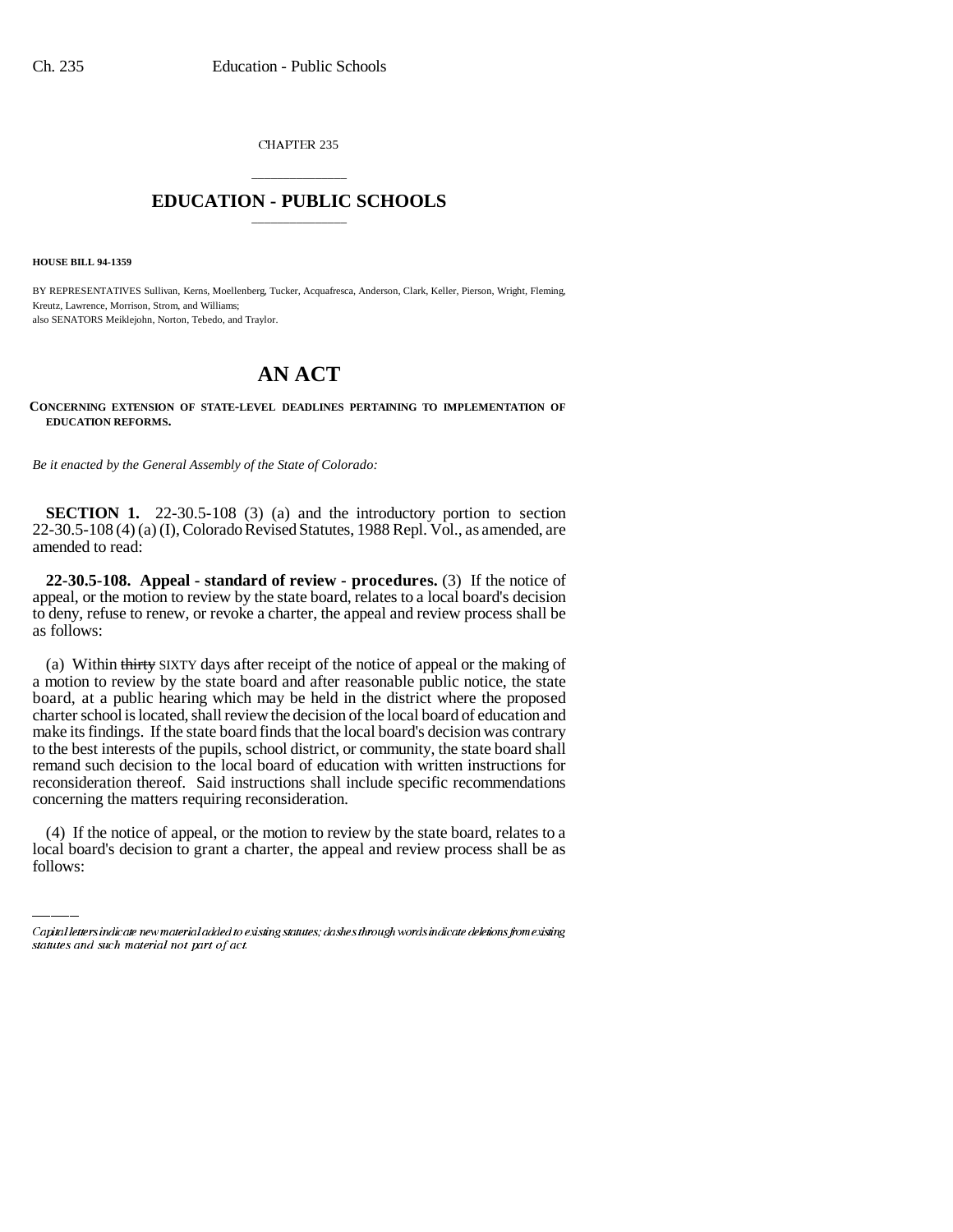(a) (I) Within thirty SIXTY days after receipt of the notice of appeal or the making of a motion to review by the state board and after reasonable public notice, the state board, at a public hearing which may be held in the district where the proposed charter school is located, shall review the decision of the local board of education and determine whether such decision was arbitrary and capricious or whether the establishment or operation of the proposed charter school would:

**SECTION 2.** 22-53-402 (11), Colorado Revised Statutes, 1988 Repl. Vol., as amended, is amended to read:

**22-53-402. Definitions.** As used in this part 4, unless the context otherwise requires:

(11) "Standards-based education" means a system of instruction focused on student learning of content standards. This system aligns programs of instruction and assessments with the content standards. The implementation of "standards-based education" shall not require districts to abandon the use of Carnegie units, to abandon a letter grade system, to adopt outcome-based methods of teaching, or to use student portfolios in place of assessments. "STANDARDS-BASED EDUCATION" SHALL NOT REQUIRE CHANGES IN CURRENT CLASS SCHEDULES AND DOES NOT ENCOURAGE BLOCK SCHEDULING OR OTHER EXPERIMENTAL METHODS OF CLASS SCHEDULING.

**SECTION 3.** 22-53-405 (1) (a), Colorado Revised Statutes, 1988 Repl. Vol., as amended, is amended to read:

**22-53-405. Powers and duties of the state standards and assessments development and implementation council.** (1) (a) On or before August 1, 1994 APRIL 1, 1995, the council shall develop and recommend to the board for adoption first priority state model content standards in the areas of reading, writing, mathematics, science, history, and geography. As a second priority, the council shall develop and recommend to the board for adoption state model content standards in the areas of art, music, physical education, and civics.

**SECTION 4.** 22-53-406 (1) (a), (2), and (3), Colorado Revised Statutes, 1988 Repl. Vol., as amended, are amended to read:

**22-53-406. Adoption of state model content standards, state assessments, and timelines - resource bank.** (1) (a) On or before  $\frac{1}{2}$   $\frac{1}{995}$  JUNE 1, 1995, the board, after careful consideration of the recommendations of the council and in consultation with the commission, shall adopt first priority state model content standards in the areas of reading, writing, mathematics, science, history, and geography. As a second priority, the board, after careful consideration of the recommendations of the council and in consultation with the commission, shall adopt state model content standards in the areas of art, music, physical education, and civics.

(2) On or before January 1, 1995 JUNE 1, 1995, the board, after careful consideration of the recommendations of the council and in consultation with the commission and the joint budget committee, shall adopt timelines specifying the time